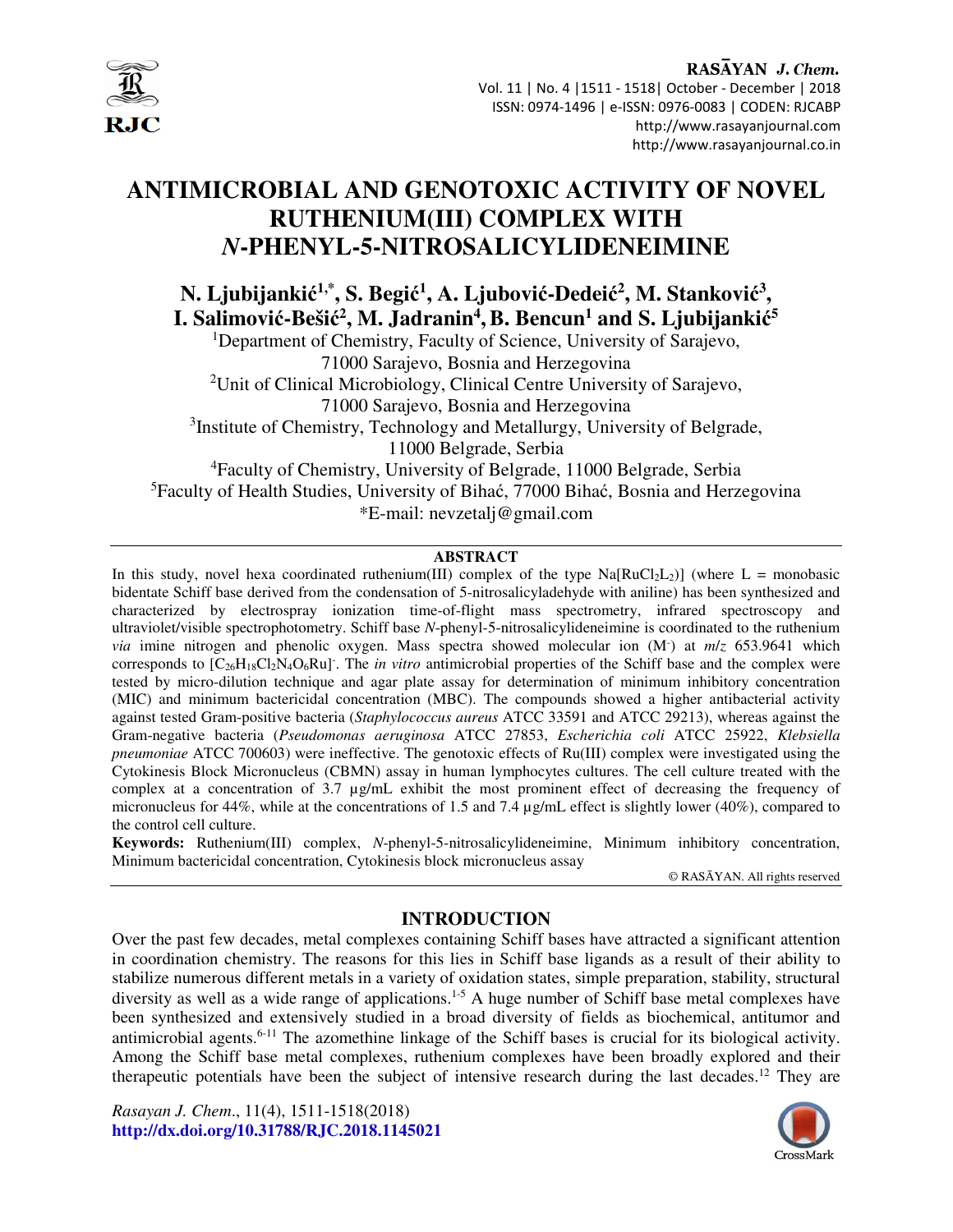Vol. 11 | No. 4 |1511 - 1518| October - December | 2018

reported to have antitumor, antiviral, antifungal, antibacterial, antioxidant activity.<sup>13-16</sup> Ruthenium(III) Schiff base complexes exhibited better antibacterial activity than their ligands, Schiff bases, against *Esherichia coli, Bacillus subtilis*, *Staphylococcus aureus.*15,11 The biological activity of the potential drug in the pre-clinical investigations should be comprehensively examined with the aim to obtain as much information as possible about its therapeutic and side effects in the living organism.17,18 In the last decade, there is a remarkable increase of bacterial pathogens that present multidrug resistance than currently available antimicrobial agents. Therefore, the development of new antimicrobial strategies and antibacterial agents is an active area of research.<sup>19,20</sup> A relatively small number of complexes containing Schiff base derived from 5-nitrosalicylaldehyde is stored in the Cambridge Structural Database (CSD).<sup>21</sup> The syntheses of ruthenium(III) Schiff base complexes are in focus of interest because of their wide range of applications.<sup>22</sup> Besides the estimation of antimicrobial activity of new complex compounds as potential therapeutic agents, the detection and the evaluation of genotoxic effects are of vital importance. According to our knowledge, genotoxic activities of metal complexes have been very little described by using cytokinesis block micronucleus (CBMN) assay in human lymphocytes. The genotoxic activities of  $copper(II)$ , cadmium(II) and lead(II) complexes with macrocyclic ligands have been described by Beynek and others, while organometallic compounds of tin(II) and tin(IV) by Damati and others.<sup>23,24</sup> In our previous paper, we studied *in vitro* effects of the Ru(III) thiosemicarbazone complexes on human lymphocytes using the CBMN assay.<sup>18</sup> The CBMN assay in peripheral human lymphocytes is well established cytogenetic technique and is developed to score micronuclei (MN) in different nucleated cell types *in vitro* or *in vivo*. 25,26 The analysis of micronuclei (MN) in cultured lymphocytes is frequently used as a preferred method to biomonitor human exposure to genotoxic agents. Micronuclei are cytoplasmatic chromatin masses that occurred like small nuclei as a result of lesions/adducts at the level of DNA or chromosomes, or at the level of proteins directly or indirectly involved in chromosome segregation (e.g. tubulin). The CBMN assay allows micronuclei that have completed one nuclear division to be specifically scored in binucleated cells after blocking cytokinesis by addition of cytochalasin B (Cyt B) during the targeted mitosis.<sup>27</sup> Cyt B allows karyokinesis (a division of the cell nucleus) but also is an inhibitor of the mitotic spindle that prevents cell division (cytokinesis).<sup>28</sup> The simplicity, rapidity, sensitivity and versatility of the *in vitro* micronucleus test in different cell types make it a valuable tool for genotoxicity screening.<sup>24</sup> In view of the wide interest in the chemistry of ruthenium, the present article is a continuation of our research activities on the synthesis, characterization and biological properties of the new ruthenium(III) Schiff base complex.

## **Materials and methods**

### **EXPERIMENTAL**

The chemicals used in this study were all of the analytical grade purity and were used as received. The infrared spectra were acquired using KBr disc technique on Perkin Elmer Spectrum BX FTIR System over the range  $4000 - 400$  cm<sup>-1</sup>. The electronic absorption spectra of the samples were measured in dichloromethane solution using Perkin Elmer UV/Visible lambda 35 spectrophotometers in the range of 200 – 700 nm. The mass spectra of the complex were recorded using Agilent 6210 Time-of-Flight LC/MS system (Agilent Technologies, Santa Clara, California, USA) *via* an electro spray ionization (ESI) interface (ESI–ToF–MS). Nitrogen was used as drying gas (12 L/min) and nebulizing gas at 350°C (45 psi). The OCT RF and capillary voltage were set to 250 V and 4.0 kV, respectively. The voltages applied to the fragmentor and skimmers were 140 V and 60 V, respectively. Scanning was performed from 100 to 2000  $m/z$  (mass-to-charge ratio). The compound was dissolved in the acetonitrile (concentration of 1 mg/mL), and a direct injection of 5  $\mu$ L sample was conducted by 1200 Series HPLC (Agilent Technologies, Waldbronn, Germany) without a separation column, using isocratic mobile phase: 50% acetonitrile and 50% of 0.2% formic acid in water (v/v) at flow rate: 0.2 ml/min.

### **Synthesis of the Schiff base, L**

The Schiff base, *N*-phenyl-5-nitrosalicylideneimine, hereinafter L, was prepared by adding an ethanolic solution of 5-nitrosalicylaldehide (4 mmol; 0.6685 g) to an ethanolic solution of aniline (4 mmol; 365 µL). The mixture was refluxed for one hour at 65°C. The precipitated crystals were recrystallized from hot ethanol and then dried under vacuum. The purity was checked by IR spectroscopy.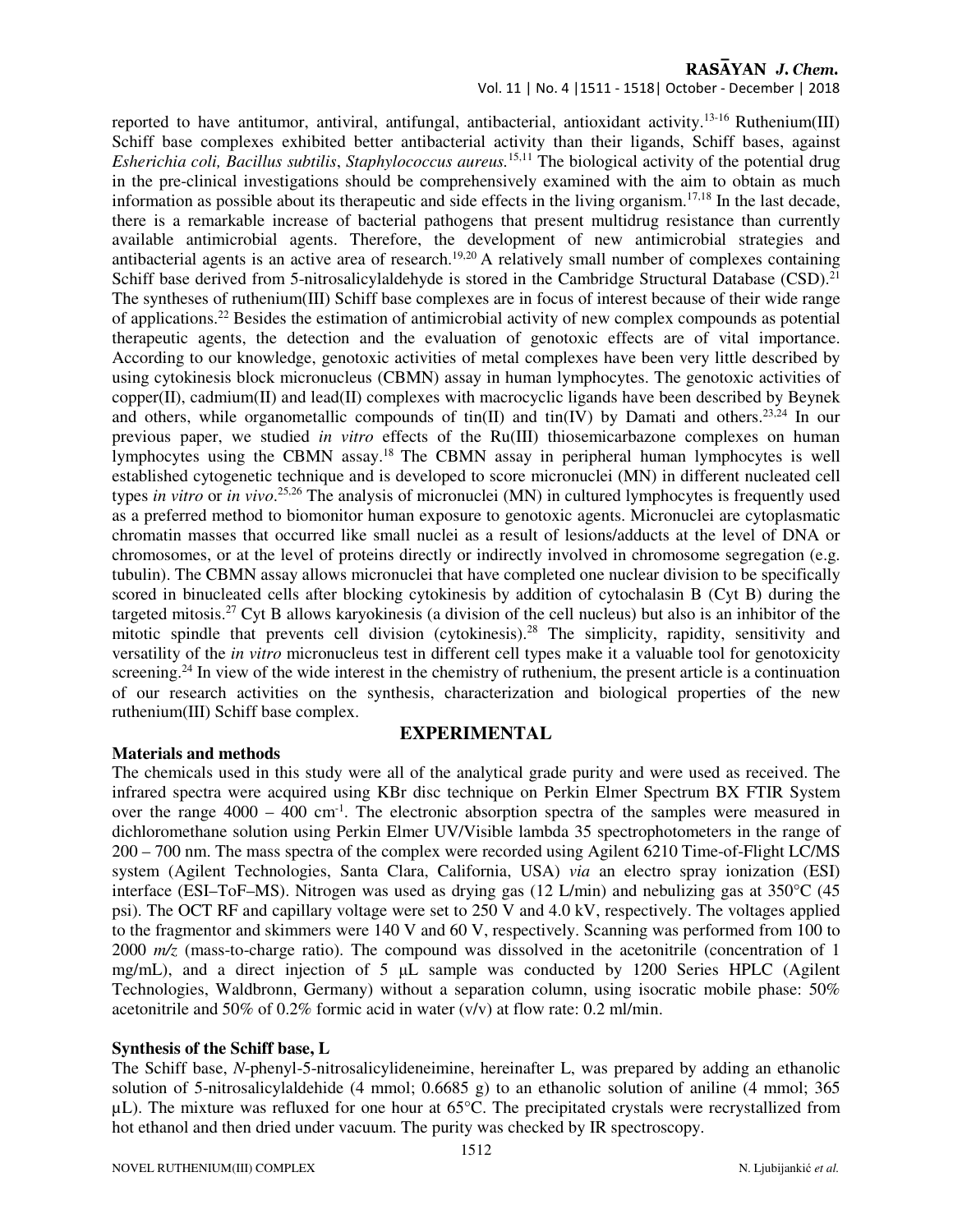## **Synthesis of Ru(III) Complex, Na[RuCl2L2)]**

The amount of 0.484 g (2 mmol) L in 20 mL of ethanol was added to the solution of 0.262 g RuCl<sub>3</sub>·3H<sub>2</sub>O (1 mmol) in 10 mL of ethanol and refluxed for three hours at 70°C. The resulting solution was reduced to about 15 mL by rotary vacuum evaporation. After the solution was left overnight aqueous solution (1 mL) NaCl (0.117 g; 2 mmol) was added to precipitate the complex. The dark green partly crystalline compound was filtered off, washed with ethanol and ether, and dried in vacuum.  $Na[RuCl<sub>2</sub>L<sub>2</sub>]$ 

ESI-ToF MS *m/z*: [C<sub>26</sub>H<sub>18</sub>Cl<sub>2</sub>N<sub>4</sub>O<sub>6</sub>Ru]<sup>-</sup> 653.9641; FT-IR L (KBr, cm<sup>-1</sup>): 1621 s [ν<sub>s</sub>(C=N)], 1290 s [ν<sub>s</sub>(C- $O_{\text{phen}}$ ]; FT-IR Na[RuCl<sub>2</sub>L<sub>2</sub>] (KBr, cm<sup>-1</sup>): 1603 s [v<sub>s</sub>(C=N)], 1313 s [v<sub>s</sub>(C-O<sub>phen</sub>)], 543 s [v<sub>s</sub>(Ru-N), 487 s  $[v_s(Ru-O)]$ 

### **Antimicrobial Activity**

Antimicrobial activity was tested on pathogens collected from the Unit of Clinical Microbiology of the Clinical Centre University of Sarajevo. The *in vitro* antimicrobial activities of the ligand and Ru(III) complex were tested by micro-dilution technique and agar plate assay for determination of minimum inhibitory concentration (MIC) and minimum bactericidal concentration (MBC) according to the literature procedure.<sup>29,30</sup> Complex and ligand were dissolved in 97% dimethyl sulfoxide (DMSO) to a stock concentration of 20 mg/mL and then diluted into the initial concentration of 512 µg/mL in sterile Tryptic Soy Broth. Serial two-fold dilutions of decreasing concentration starting with 256 µg/mL and ending with 0.25 µg/mL of compounds were obtained by pipetting 50 µL of the compound solution in sterile 96-well microtiter plates with 50  $\mu$ L of broth in each well. Antimicrobial susceptibility testing was performed against referral strains of Gram-positive bacteria *Staphylococcus aureus* ATCC 33591 and ATCC 29213 and Gram-negative bacteria *Pseudomonas aeruginosa* ATCC 27853, *Escherichia coli* ATCC 25922 and *Klebsiella pneumoniae* ATCC 700603. An inoculum of each bacterial strain was made up to a turbidity equivalent of 0.5 McFarland standard prior to testing from colonies of a pure strain culture. The volume of 50 µL inoculum was dispensed in each well containing 50 µL of broth and diluted compound. Final volume per well was 100 µL. The same testing was performed with positive controls containing Gentamycin and Vancomycin instead of studied compounds. Inoculated compound-free broth with diluents was used as a negative control. After primary incubation at 35-37°C for 22 hours, MIC results were read. The MIC endpoint was the lowest concentration of antibiotic/compound that did not exhibit visible microorganism growth. After MIC test has been completed, subculturing on selective and differential agar plate from all dilutions with no visible bacterial growth was done. The first dilution without bacterial growth observed on plate represented MBC. For Staphylococcus strains, subculturing was done to mannitol-salt agar (MSA), while for other strains, MacConkey agar plates were used, both not containing the test compounds. After incubation at 35-37°C for 22 hours, MBC results were recorded in cfu/mL.

### **Cytokinesis-Block Micronucleus (CBMN) Assay, Statistics and Index Calculation**

The experiments were performed on peripheral blood lymphocytes obtained from five healthy nonsmoking female volunteers not undergoing any drugs or other substances treatment. The volunteers were aware of this study that was conducted according to the code of ethics of the World Medical Association (Helsinki Declaration of 1964, as revised in  $2002$ )<sup>31</sup> and gave permission for using their blood for this experiment. Two 5-mL aliquots of blood were collected from each volunteer and stored in heparinised sterile tubes (Becton Dickinson, Bradford, MA). The blood samples were obtained at the Medical Unit concerning a safety protocol blood/borne pathogen/biohazard according to current Health and Ethical regulations in Serbia, Law on Health Care.<sup>32</sup> The culture lymphocytes were treated with the complex. Three concentrations of the complex were used, i.e. 1.5 µg/mL, 3.7 µg/mL and 7.4 µg/mL, and it was not added to the one cell culture which was used as the control. As a positive control Amifostine WR-2721 (98%, S-2[3-aminopropylamino]-ethylphosphothioic acid, Marligen-Biosciences, USA) at concentration of 1.0 µg/mL was used. They were added to the cultures 25 h after phytohaemagglutinin (PHA) stimulation and life until harvest and incubated in a thermostat at 37°C. After treatment with the tested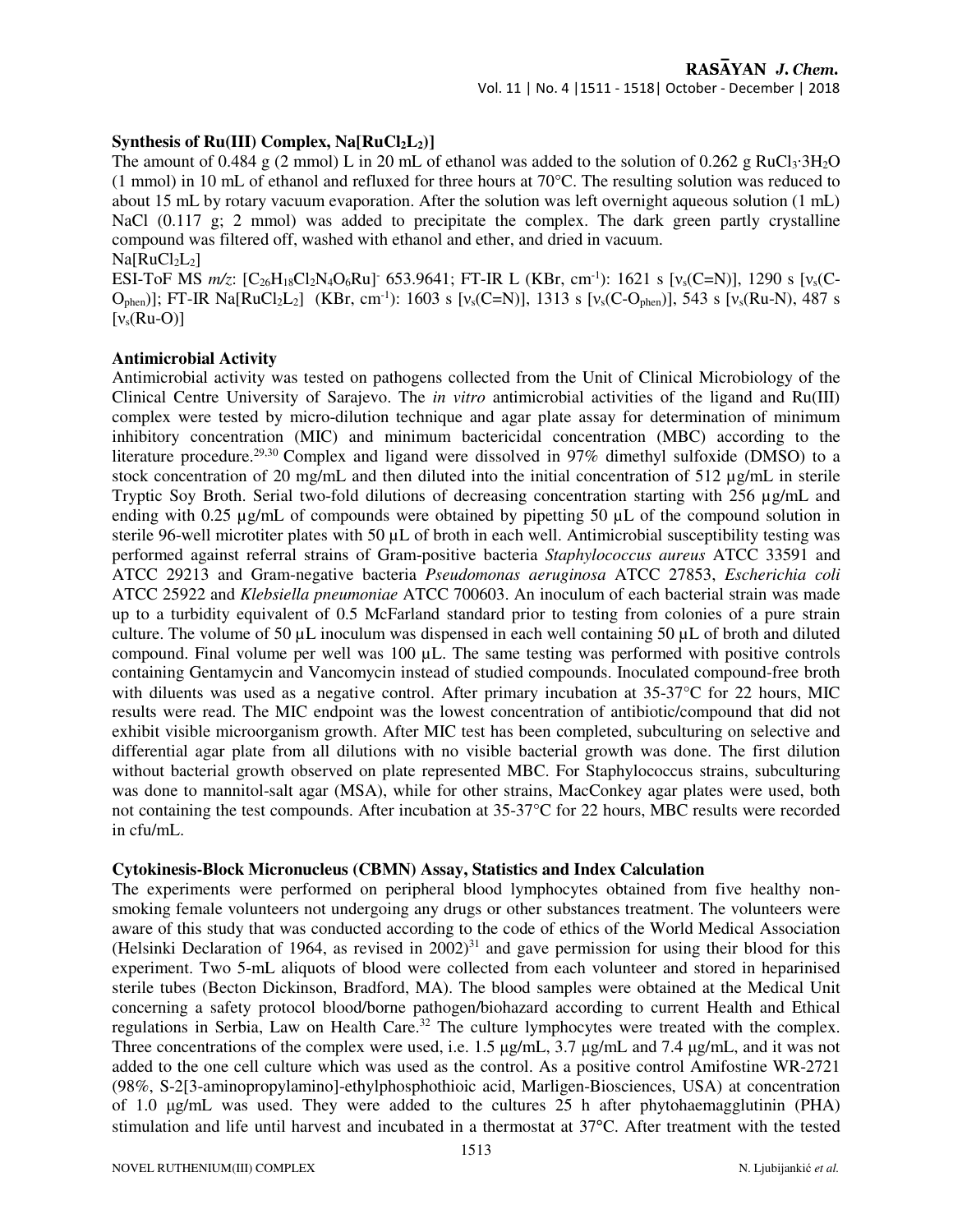Vol. 11 | No. 4 |1511 - 1518| October - December | 2018

complex for 19 h, all cultures were rinsed with a pure medium, transferred into 5 mL fresh RPMI 1640 medium (RPMI 1640 Medium + GlutaMAX + 25 mM HEPES; Invitrogen-Gibco-BRL, Vienna, Austria) and incubated for additional 72 h. Circa  $2 \times 10^6$  blood lymphocytes were set up in 5 mL RPMI-1640 medium supplemented with 15% of calf serum and 2.4 µg/mL of phytohaemaglutinin (Invitrogen-Gibco-BRL). Three concentrations of the tested complex were added to the samples one hour after initiating the cell stimulation. The incidence of spontaneously occurring MN in control samples was scored. For MN preparation, the cytokinesis-block micronucleus assay was performed as previously described.33,34 At least 1000 binucleated (BN) cells per sample were scored, registering MN according to the literature criteria.33,35 After 44 h of culture, 6 µg/mL of cytochalasin B (Invitrogen-Gibco-BRL, Vienna, Austria) was poured into each sample and allowed to incubate another 24 h. After 72 h of culture, the cells were washed with 0.9% NaCl (Merck, Sharp and Dohme GMBH, Vienna, Austria), collected by centrifugation and treated with a hypotonic solution  $(56\%$  KCl + 0.9% NaCl mixed in equal volumes) at  $37^{\circ}$ C. The cell suspension was prefixed in methanol/acetic acid in a ratio of 3:1, washed three times with fixative, and dropped onto a clean slide.<sup>30</sup> The slides were air dried and stained with alkaline Giemsa 2% (Sigma-Aldrich, Vienna, Austria). At least 1000 binucleated (BN) cells per sample were scored, registering MN according to the criteria described in the literature.<sup>33,35</sup> In order to determine possible cytotoxic effects, the cytokinesis-block proliferation index (CBPI) was calculated as suggested by Surralles and others.<sup>36</sup> CBPI is given by the equation: CBPI =  $[(M1 + 2M2 + 3(M3 + M4))$ /N, where *M 1-4* represent the numbers of cells with one, two, three and four nuclei, respectively, and N is the total number of cells scored. For the analysis of MN, only binucleated cells with well-preserved cytoplasm were scored (under a light microscope with a  $40 \times 10$  magnification) by following the criteria given in the HUMAN project website (http://www.humn.org).<sup>33</sup> The number of binucleated cells with 1, 2, 3 or more MN was then tabulated. The data for each treatment were expressed as the frequency of MN per 1000 binucleated cells. The statistical analysis of the obtained data was conducted with the use of the Origin software package version 7.0. The statistical significance of the difference between the data pairs was evaluated by analysis of variance (One way ANOVA) followed by the Tukey test. In all experiments, we considered  $p < 0.01$  and  $p < 0.05$  to indicate statistical significance. The index calculating is presented as the % of change comparing different groups.

## **RESULTS AND DISCUSSION**

## **Synthesis and Spectral Characterization**

The Schiff base ligand was synthesized according to the general literature procedure by condensing 5 nitrosalicyladehyde and aniline. Schiff base, L react with  $RuCl<sub>3</sub>$  in 2:1 molar ratio in absolute ethanol to afford stable ruthenium(III) complex, sodium dichlorobis[*N*-phenyl-5-nitrosalicylideneiminato- $N, O$ ]ruthenate(III), hereinafter Na[RuCl<sub>2</sub>L<sub>2</sub>] (Fig.-1). Novel ruthenium(III) bis-Schiff base anionic complex derived from 5-nitrosalicylaldehyde and aniline is stable in the air, soluble in most common polar organic solvents and insoluble in non-polar organic solvents and water.



The Schiff base ligand has been characterized by infrared and electronic spectroscopy, while the complex has been characterized by mass spectrometry, UV/Vis and infrared spectroscopy. The high-resolution mass spectrum of the complex was recorded in the negative ESI ionization mode, where the anionic component was detected as  $[C_{26}H_{18}Cl_2N_4O_6Ru]$  with  $m/z$  (100%): 653.9641. The characteristic infrared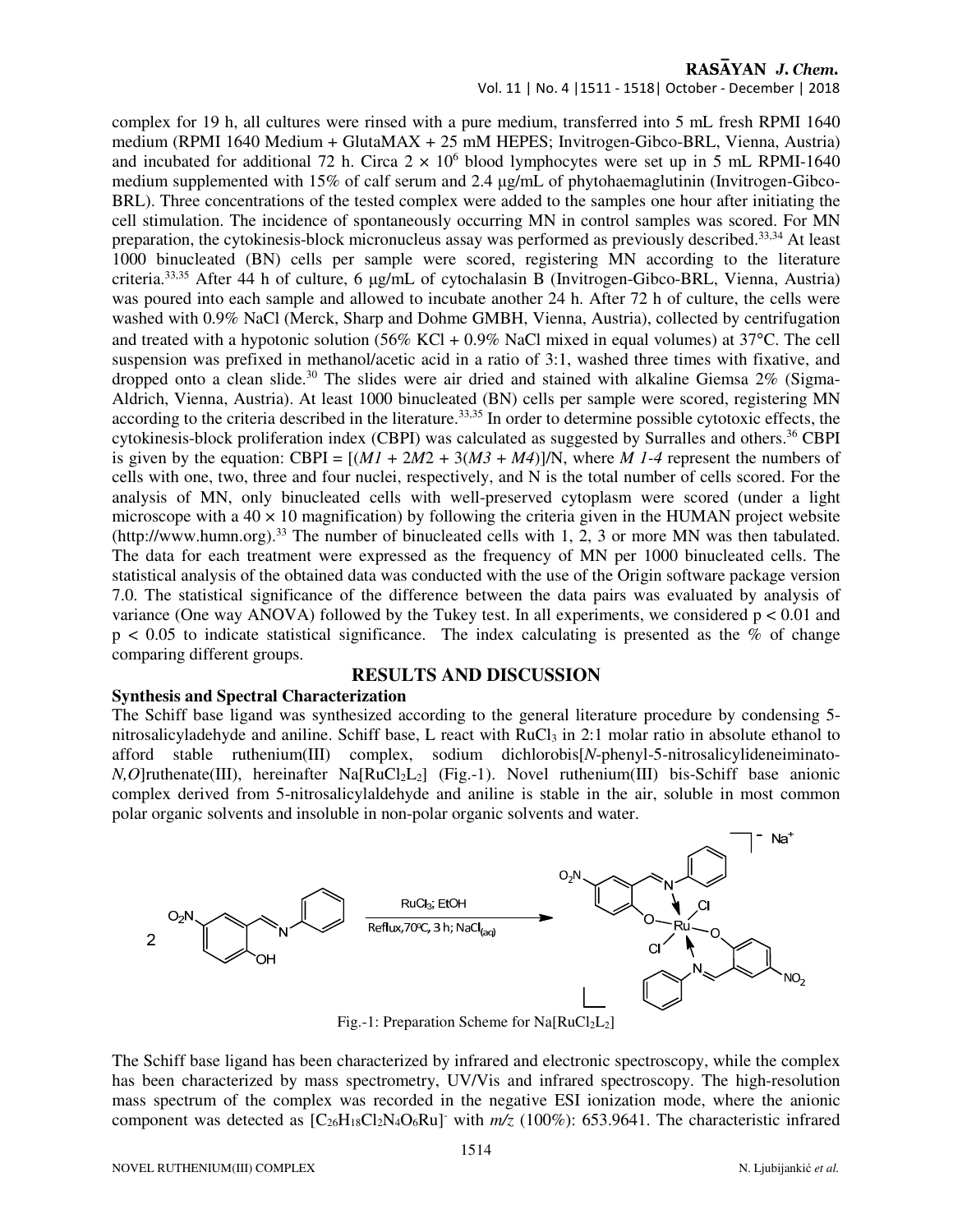Vol. 11 | No. 4 |1511 - 1518| October - December | 2018

frequencies and electronic spectral data of ligand and complex are listed in Table-1. A strong band in the free ligand observed at  $1621 \text{ cm}^{-1}$  is the characteristic of the azomethine (-HC=N) group. After coordination of the nitrogen to the ruthenium, this band is shifted to  $1603 \text{ cm}^{-1}$ . This shift toward lower frequency for 18 cm<sup>-1</sup> indicating the coordination of ligand *via* azomethine nitrogen, while electron density in the azomethine group is reduced.<sup>2</sup> An intense band at  $1290 \text{ cm}^{-1}$  in the free ligand assigned to phenolic C-O group has shifted to higher frequency (1313 cm-1) after complexation what it proves that the phenolic group coordinates to ruthenium atom after deprotonation. Coordination of the ligand with the ruthenium as the metal center was further substantiated by the appearance of two new weak bands at 543 and 487 cm<sup>-1</sup> which could be assigned to  $v(Ru-N)$  and  $v(Ru-O)$ , respectively. The electronic spectra of the ligand and Ru(III) complex were recorded in dichloromethane in the range 700 – 220 nm. The electronic spectrum of the free Schiff base display absorption bands within the range 230-350 nm due to  $\pi \rightarrow \pi^*$ ,  $n \rightarrow \pi^*$  and intraligand transitions.<sup>11</sup> The Ru(III) complex shows three bands. The absorption bands below 360 nm are ligand-centered ( $\pi \rightarrow \pi^*$  and  $n \rightarrow \pi^*$ ) transitions.<sup>2,11</sup> The weak broad band centered at 625 nm have been assigned to the d→d transition of the Ru(III) ion  $(^{2}T_{2g} \rightarrow ^{2}A_{2g})$  which is in agreement with assignments made for similar ruthenium(III) complexes.<sup>22</sup> The nature of the electronic spectrum supports an octahedral geometry of the Ru(III) ion in the complex.

| Table-1: Characteristic IR (cm <sup>-1</sup> ) and Electronic (nm) Bands of the Ligand and its Complex |  |  |  |  |  |  |  |
|--------------------------------------------------------------------------------------------------------|--|--|--|--|--|--|--|
|--------------------------------------------------------------------------------------------------------|--|--|--|--|--|--|--|

| Ligand/Complex                        | $v(C=N-H)$       | $v(C-OH)$       | $v(Ru-N)$ | $v(Ru-O)$       |               |
|---------------------------------------|------------------|-----------------|-----------|-----------------|---------------|
|                                       | $\text{cm}^{-1}$ | $\text{cm}^{-}$ | $cm^{-}$  | cm <sup>2</sup> | nm            |
|                                       | 1621             | 1290            | -         | -               | 232, 270, 350 |
| Na[RuCl <sub>2</sub> L <sub>2</sub> ] | 1603             | 1313            | 543       | 487             | 245, 351, 625 |

#### **Antimicrobial Activity**

The results of antimicrobial activity were compared to the corresponding positive controls. The Ru(III) complex showed equally high antibacterial activity (MIC 16 µg/mL) in tested Gram-positive bacteria *S. aureus* ATCC 29213 (MSSA) and ATCC 33591 (MRSA). Subsequently, the ligand demonstrated higher values of MICs then complex, differing in one or two double dilutions (Table-2). However, their antibacterial activity was lower in comparison to the positive controls. Against the Gram-negative bacteria (*P. aeruginosa* ATCC 27853, *E. coli* ATCC 25922 and *K. pneumoniae* ATCC 700603), both complex and ligand were ineffective, starting with their initial dilution of 256  $\mu$ g/mL (Table-2). MBC confirmed the MIC results for each tested compound and bacterial strain.

Table-2: Minimum Inhibitory Concentration (MIC) and Minimum Bactericidal Concentration (MBC) of Tested  $Na$ [ $Ru$  $Cl_2$ ] and  $L$ 

| $1$ and $1$ and $1/2$ and $1/2$                   |                                       |     |              |     |              |                |              |     |
|---------------------------------------------------|---------------------------------------|-----|--------------|-----|--------------|----------------|--------------|-----|
|                                                   | Na[RuCl <sub>2</sub> L <sub>2</sub> ] |     | L            |     | Gentamycin   |                | Vancomycin*  |     |
| Referral strain                                   | MIC                                   | MBC | MIC          | MBC | MIC          | MBC            | MIC          | MBC |
|                                                   | $(\mu g/mL)$                          |     | $(\mu g/mL)$ |     | $(\mu g/mL)$ |                | $(\mu g/mL)$ |     |
| Staphylococcus aureus<br><b>ATCC 29213 (MSSA)</b> | 16                                    | 16  | 32           | 32  | 4            | $\overline{4}$ | 4            | 4   |
| Staphylcoccus aureus<br><b>ATCC 33591 (MRSA)</b>  | 16                                    | 16  | 64           | 64  | 8            | 8              | 4            | 4   |
| Escherichia coli<br><b>ATCC 25922</b>             | 256                                   | 256 | 256          | 256 | 4            | 4              |              |     |
| Klebsiella pneumoniae<br>ATCC 700603              | 256                                   | 256 | 256          | 256 | 8            | 8              |              |     |
| Pseudomonas aeruginosa<br>ATCC 27853              | 256                                   | 256 | 256          | 256 | 2            | $\overline{2}$ |              |     |

\*Vancomycin is not the therapy of choice for Gram-negative bacteria and was not tested on them during the study.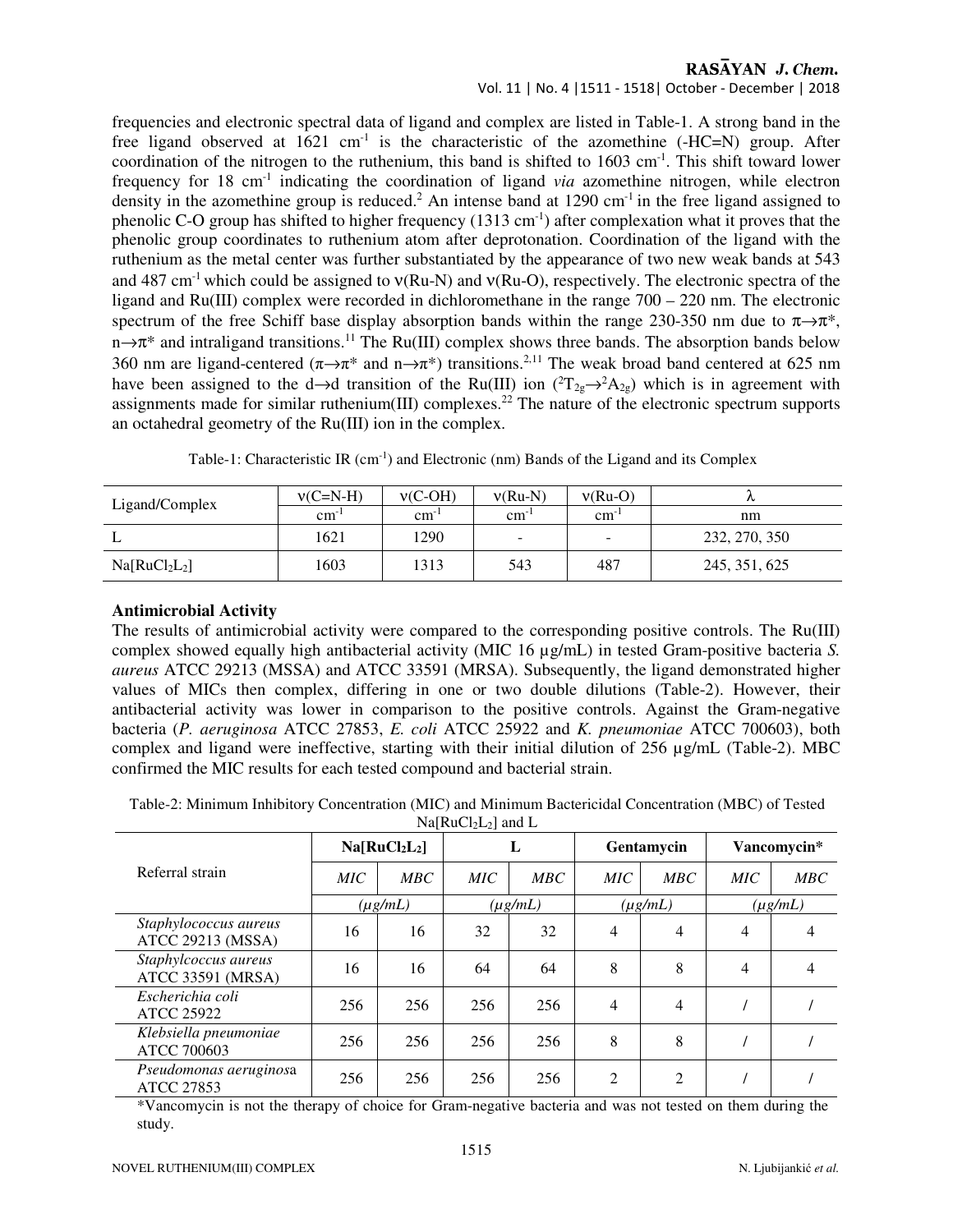## Vol. 11 | No. 4 |1511 - 1518| October - December | 2018

### **The Results of Cytokinesis-Block Micronucleus Assay**

The synthesized Ru(III) complex was tested for *in vitro* protective effect on chromosome aberrations in peripheral human lymphocytes using the cytochalasin-B blocked micronucleus (MN) assay at concentrations of 1.5, 3.7 and 7.4 µg/mL. The frequencies and distribution of MN in human lymphocytes were scored, and the results are given in Table-3. Amifostin (WR-2721), a phosphorylated aminothiol pro-drug, which is an analog of cysteamine, was used as a positive control.<sup>37</sup> The cell cultures treated with amifostine at concentrations of 1.0 µg/mL led to a decrease of 18% in the MN frequency compared to control cell cultures. The most prominent effect  $(p < 0.01)$  of decreasing the frequency of MN by 44%, when compared with the control cell cultures, exhibited the cell cultures treated with the tested Na[RuCl<sub>2</sub>L<sub>2</sub>] at a concentration of 3.7 µg/mL. The concentrations of 1.5 and 7.4 µg/mL of this complex, exhibited decreasing the significant ( $p < 0.01$ ), frequency of MN by 40%, when compared with the control cell cultures.

| Concentrations<br>$(\mu g/mL)$                              | MN/1000<br>Bn cells             | $%$ Bn cell<br>with MN | MN/B <sub>n</sub><br>cell | <b>CBPI</b>     | Frequency<br>of MN |
|-------------------------------------------------------------|---------------------------------|------------------------|---------------------------|-----------------|--------------------|
| Control                                                     | $24.00 \pm 1.82$                | $1.91 \pm 0.17$        | $1.26 \pm 0.05$           | $1.64 \pm 0.03$ | $100.00\%$         |
| Amifostin<br>$(1.0 \mu g/mL)$                               | $19.69 \pm 0.85$                | $1.56 \pm 0.10$        | $1.27 \pm 0.05$           | $1.97 \pm 0.03$ | 82.04 %            |
| Na[RuCl <sub>2</sub> L <sub>2</sub> ]<br>$(1.5 \mu g/mL)$   | $14.34 \pm 0.99$ <sup>a,b</sup> | $1.34 \pm 0.06$        | $1.09 \pm 0.01$           | $1.69 \pm 0.05$ | 59.8%              |
| Na[RuCl <sub>2</sub> L <sub>2</sub> ]<br>$(3.7 \,\mu g/mL)$ | $13.38 \pm 1.89$ <sup>a,b</sup> | $1.24 \pm 0.13$        | $1.07 \pm 0.05$           | $1.56 \pm 0.05$ | 55.8%              |
| Na[RuCl <sub>2</sub> L <sub>2</sub> ]<br>$(7.4 \mu g/mL)$   | $a,b^*$<br>$14.53 \pm 1.41$     | $1.21 \pm 0.14$        | $1.21 \pm 0.06$           | $1.75 \pm 0.08$ | 60.5 %             |

Table-3: Incidence of MN, Cytokinesis-Block Proliferation Index, Distribution MN per cells and Frequency of MN, Measurement in Cell Cultures of Human Lymphocytes Treated with Different Concentration of the Complex

**MN/1000 Bn cells** - incidence of micronuclei in 1000 binucleated cells; **% Bn cells** witch micronuclei; **MN/Bn cells** - the incidence of micronuclei in binucleated cells; **CBPI**- cytokinesis-block proliferation index; **Frequency of MN:** incidence of MN presented as % from control groups in cell cultures of human lymphocytes treated with different concentration of complex. The statistical significance of the difference between the data pairs was evaluated by analysis of variance (One-way ANOVA) followed by the Tukey test. Statistically, the difference was considered significant at p<0. Compared with control groups, statistically significant difference p < 0.01.

**b** Compared with amifostine – WR 2721, statistically significant difference p < 0.01.

**b\*** Compared with amifostine – WR 2721, statistically significant difference p < 0.05.

For the determination of the effect of the tested complex on cell proliferation, cytokinesis-block proliferation index (CBPI) was used. The mean CBPI values and standard errors calculated at different concentrations of the complex were presented in Table-3. Complex CPBI and Amifostin value are comparable and suggested an inhibitory effect on lymphocyte proliferation of tested  $Na[RuCl<sub>2</sub>L<sub>2</sub>]$ . In this study, we found that the lower concentration of the complex has a favorable effect on lymphocyte cells culture by decreasing the frequency of MN. Our results afford the indication of protective effects of the tested complex on cytogenetic and damages in human lymphocytes treated *in vitro*.

## **CONCLUSION**

The anionic complex compound of Ru(III) with *N*-phenyl-5-nitrosalicylideneimine was synthesized. It was found that ligand acts as an anionic bidentate O,N-donor ligand which is coordinated to the ruthenium through azomethine nitrogen and phenolic oxygen. The evidence for that was detected by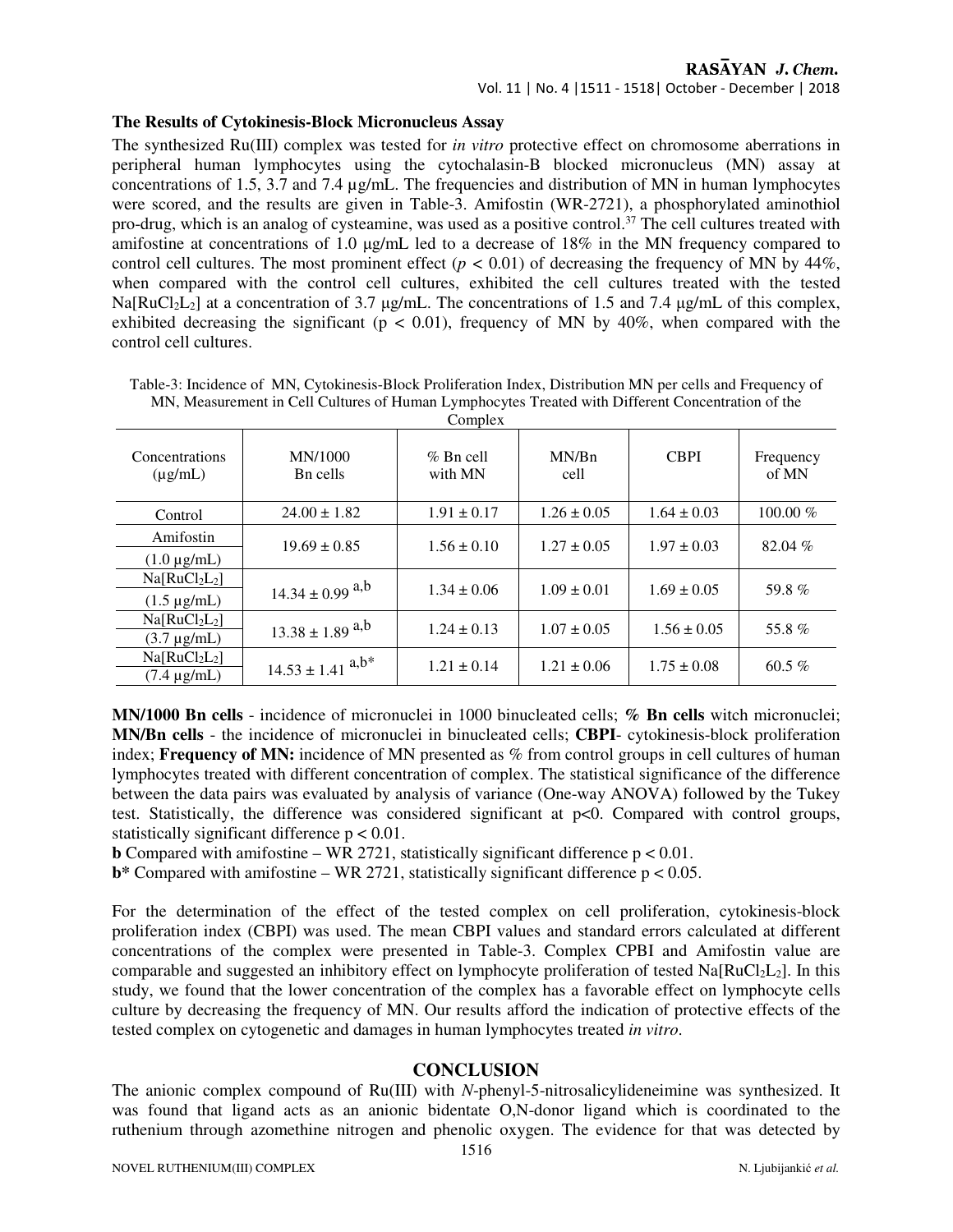Vol. 11 | No. 4 |1511 - 1518| October - December | 2018

analyzing shifts of imines nitrogen toward lower frequency and ones of phenolic oxygen to a higher frequency in the IR spectra of the synthesized complex. The assumed formula of molecular ion [C<sub>26</sub>H<sub>18</sub>CL<sub>2</sub>N<sub>4</sub>O<sub>6</sub>Ru]<sup>-</sup>, was confirmed in the mass spectrum of the complex, m/z: 653.9641. For Grampositive bacteria (*S. aureus* ATCC 33591 and ATCC 29213), the antibacterial activity of the complex was higher than the one of the ligands alone, whereas against the Gram-negative bacteria (*P. aeruginosa* ATCC 27853, *E. coli* ATCC 25922 and *K. pneumoniae* ATCC 700603) studied compounds were ineffective. MBC confirmed the MIC results for each tested compound and bacterial strain. Also, the antioxidant potential of Ru(III) complex in peripheral human lymphocytes by using CMBN assay was tested. The cell culture treated with the complex at a concentration of 3.7 µg/mL exhibit the most prominent effect of decreasing the frequency of micronucleus for 44%, while at the concentrations of 1.5 and 7.4 µg/mL effect is slightly lower (40%), compared to the control cell culture. Synthetic protectors, such as Amifostin WR-2721, used in the treatment of humans, decrease the frequency of MN by about 18%.<sup>38</sup> The results of this study are essential given Amifostin.

## **REFERENCES**

- 1. G. Ceyhan, M. Köse, M. Tümer and İ. Demirtaş, *Spectrochimica Acta Part A: Molecular and Biomolecular Spectroscopy*, **149**, 731 (2015), **DOI:** 10.1016/j.saa.2015.05.021
- 2. G. Venkatachalam and R. Ramesh, *Inorganic Chemistry Communications*, **9(7)**, 703 (2006), **DOI:** 10.1016/j.inoche.2006.04.012
- 3. A.M. Yimer, *Review of Catalysts*, **2(1)**, 14 (2015), **DOI:** 10.18488/journal.96/2015.2.1/96.1.14.25
- 4. F.S. Alassbaly, A.A. Maihub, S.F. Ben-Gweirif, M.M. El-Ajaily and T.H. Al-Noor, *Saudi Journal of Pathology and Microbiology*, **1(2)**, 29 (2016), **DOI:**10.21276/sjpm.2016.1.2.1
- 5. M.S. Hossain, P.K. Roy, C.M. Zakaria and M.K. E-Zahan, *International Journal of Chemical Studies*, **6(1)**, 19 (2018).
- 6. N.K. Kar, M.K. Singh and R.A. Lal, *Arabian Journal of Chemistry*, **10(1)**, S76 (2017), **DOI:** 10.1016/j.arabjc.2012.05.007
- 7. S. Pattanaik, S.S. Rout, J. Panda, P.K. Sahu and M. Banerjee, *Rasayan J. Chem.*, **4(1)**, 136 (2011).
- 8. D. Gambino, *Curr. Med. Chem.,* **17(31)**, 3616 (2010), **DOI:** 10.2174/092986710793213797
- 9. A. Cipurković, E. Horozić, N. Ljubijankić, A. Odobašić, S. Galijašević and M. Saletović, *Rasayan J. Chem.*, **10(4)**, 1381 (2017), **DOI:** 10.7324/RJC.2017.1041905
- 10. H.K. Thompson and C. Orvig*, Dalton T.,* 761 (2006)**, DOI:** 10.1039/b513476e
- 11. N. Padma Priya, S. Arunachalam, A. Manimaran, D. Muthupriya and C. Jayabalakrishnan, *Spectrochimica Acta Part A: Molecular and Biomolecular Spectroscopy*, **72**, 670 (2009), **DOI:** 10.1016/j.saa.2008.10.028
- 12. F. Li, J.G. Collins and F.R. Keene, *Chem. Soc. Rev.,* **44**, 2529 (2015), **DOI:** 10.1039/c4cs00343h
- 13. N. Dharmaraj, P. Viswanathamurthi and K. Natarajan, *Transition Metal Chemistry* **26**, 105 (2001), **DOI:**10.1023/A:1007132408648.
- 14. P.S. Chittilappilly and M.K.K. Yusufi, *Indian Journal of Chemistry*, **47A**, 848 (2008).
- 15. N. Thilagavathi, A. Manimaran and C. Jayabalakrishnan, *Journal of Coordination Chemistry*, **63(7)**, 1252 (2010), **DOI:** 10.1080/00958971003735440
- 16. I.P. Ejidikea and P.A. Ajibadea, *Journal of Coordination Chemistry*, **68(14)**, 2552(2015), **DOI:** 10.1080/00958972.2015.1043127
- 17. T. Jurca, E. Marian, L.G. Vicaş, M.E. Mureşan and L. Fritea, 2017, Metal Complexes of Pharmaceutical Substances, in: E. Sharmin and F. Zafar (Eds.), Spectroscopic Analyses - Developments and Applications, In Tech, pp. 24-125, **DOI:** 10.5772/65390
- 18. N. Ljubijankić, M. Stanković, V. Tešević, S. Grgurić-Šipka, M. Jadranin, S. Begić, and E. Šabanović, *Rasayan J. Chem*, **11(2)**, 647 (2018), **DOI:** 10.7324/RJC.2018.1123004
- 19. A. Goszczyńska, H. Kwiecień and K. Fijałkowski, *Med Chem Res.*, **24(9)**, 3561 (2015), **DOI:** 10.1007/s00044-015-1397-6